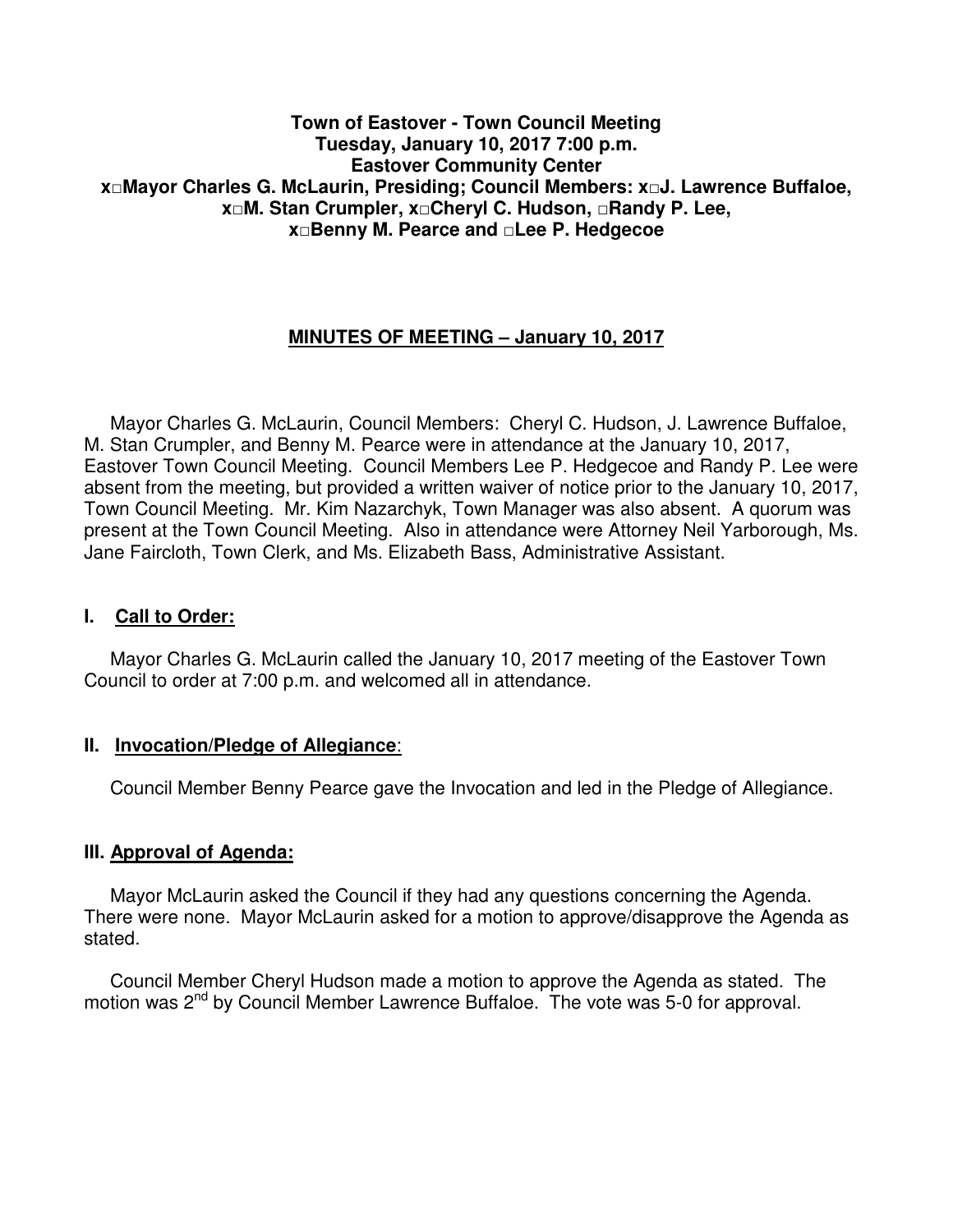### **IV. Public Comments:**

None.

### **V. Consent Agenda:**

- **1. Consider approval of the Minutes for the December 13, 2016 Town Council Meeting.**
- **2. Consider approval of the November, 2016 Financial Reports.**

 Mayor McLaurin asked the Council if they had any questions concerning the Consent Agenda. There were none. Mayor McLaurin asked for a motion to approve/disapprove the Consent Agenda as stated.

 Council Member Stan Crumpler made a motion to approve the Consent Agenda as stated. The motion was 2<sup>nd</sup> by Council Member Cheryl Hudson. The vote was 5-0 for approval.

### **VI. Receive Mayor's Update:**

 Mayor McLaurin stated Mayor Chris Ray from Spring Lake wanted a nomination from The Town of Eastover for the Sales Tax Distribution Interlocal Agreement Committee. Mayor McLaurin nominated Council Member Cheryl Hudson. Council Member Cheryl Hudson stated the nominees were announced at the Mayors Coalition Breakfast and they were: Mayor Billy Horne of Stedman and Mayor Clifton Turpin of Falcon. These two Mayors will be the representatives for the smaller municipalities concerning the Interlocal Agreement.

 Mayor McLaurin said the Eastover Community Watch meeting went very well. He said the newly appointed Sheriff was in attendance. Mayor McLaurin stated Sheriff Wright was enthusiastic about being sheriff and wanted to work for the trust of the people.

 Mayor McLaurin stated the Eastover Flea Drop went very well. He said the Eastover Beauty Queens were in attendance and did a wonderful job of providing entertainment. He stated there were approximately 150-160 people in attendance at the Eastover Flea Drop. Mayor McLaurin thanked the Eastover Beauty Queens and their representative Alice Cashwell; and all others in the community who helped make the Eastover Flea Drop a success.

 Mayor McLaurin stated the Town of Eastover would have representation in the Miss North Carolina Pageant. He said the Eastover Beauty Queens needed to raise money for this pageant and suggested they talk to the Eastover Civic Club.